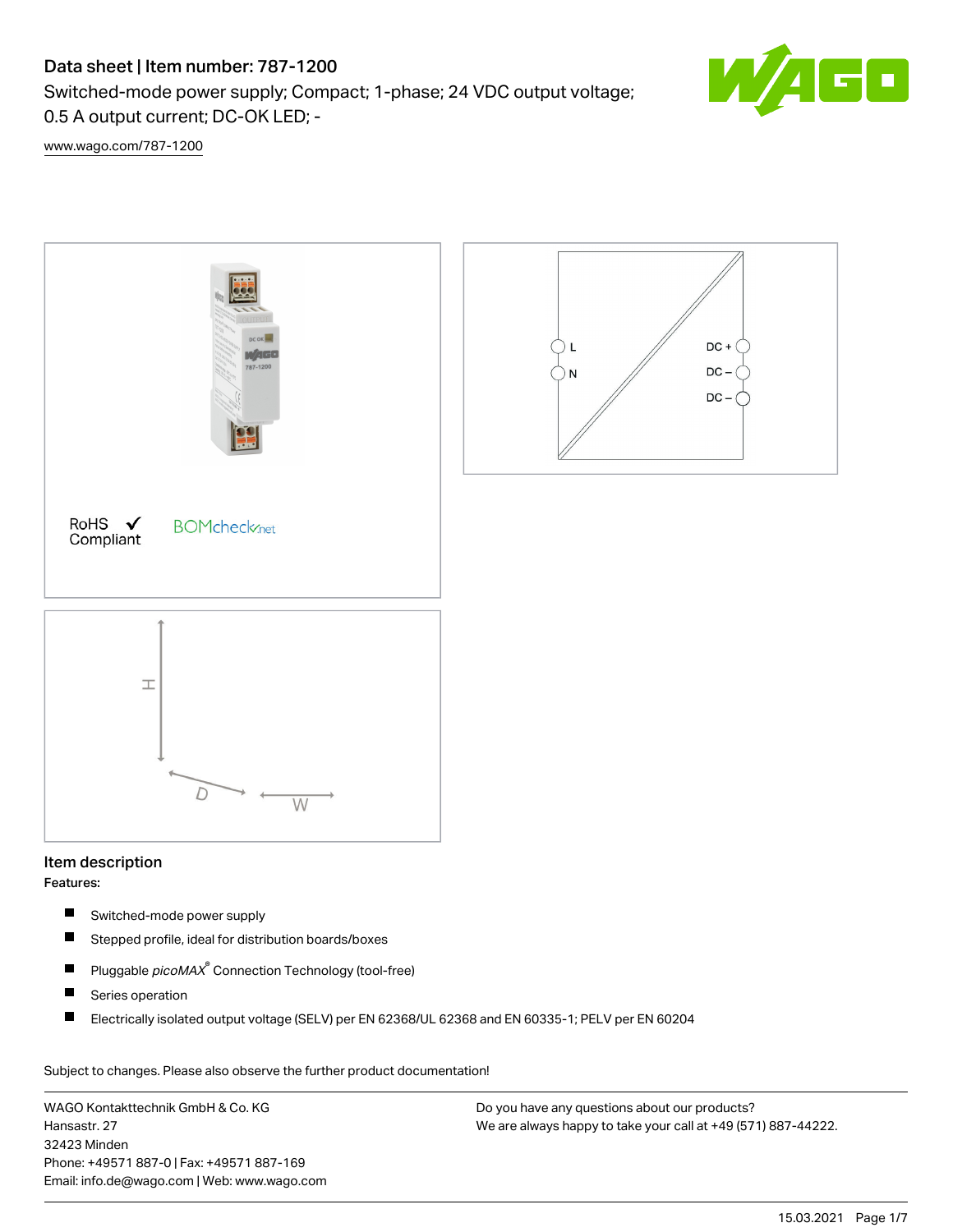

## Data Technical data

#### Input

| Phases                                  | ٠                                |
|-----------------------------------------|----------------------------------|
| Nominal input voltage U <sub>inom</sub> | 1 x AC 100  240 V                |
| Input voltage range                     | AC 90  264 V                     |
| Input voltage derating                  | $-2$ %/V (< 100 VAC)             |
| Nominal mains frequency range           | 47  63 Hz                        |
| Input current I <sub>i</sub>            | $\leq$ 0.27 A (100 VAC; 0.5 ADC) |
| Discharge current                       | $\leq$ 0.25 mA                   |
| Inrush current                          | $\leq$ 30 A (NTC)                |
| Power factor                            | $\geq 0.5$                       |
| Power factor correction (PFC)           | None                             |
| Mains failure hold-up time              | $≥ 100$ ms (230 VAC)             |

## **Output**

| Nominal output voltage U <sub>o nom</sub> | DC 24 V (SELV)                                                 |
|-------------------------------------------|----------------------------------------------------------------|
| Nominal output current I <sub>o nom</sub> | 0.5A                                                           |
| Nominal output power                      | 12W                                                            |
| Control deviation                         | $\leq 1\%$                                                     |
| Deviation, dynamic load change 10  90 %   | $\leq 1\%$                                                     |
| Residual ripple                           | $\leq$ 100 mV (peak-to-peak)                                   |
| Overload behavior                         | shutdown and automatic restart in the event of a short circuit |

## Signaling and communication

| Signaling                  | 1 x Status indication LED (green) |
|----------------------------|-----------------------------------|
| Operation status indicator | Green LED ( $U_{\alpha}$ )        |

## Efficiency/power losses

| Power loss P <sub>1</sub>               | $\leq$ 0.2 W (230 VAC: No load)                            |
|-----------------------------------------|------------------------------------------------------------|
| Power loss (max.) P <sub>I (max.)</sub> | 2.5 W (100 VAC / 24 VDC: 0.5 A)                            |
| Efficiency (typ.)                       | 83 % (230 VAC; nominal load); 82 % (110 VAC; nominal load) |

Subject to changes. Please also observe the further product documentation!

| WAGO Kontakttechnik GmbH & Co. KG           | Do you have any questions about our products?                 |
|---------------------------------------------|---------------------------------------------------------------|
| Hansastr. 27                                | We are always happy to take your call at +49 (571) 887-44222. |
| 32423 Minden                                |                                                               |
| Phone: +49571 887-01 Fax: +49571 887-169    |                                                               |
| Email: info.de@wago.com   Web: www.wago.com |                                                               |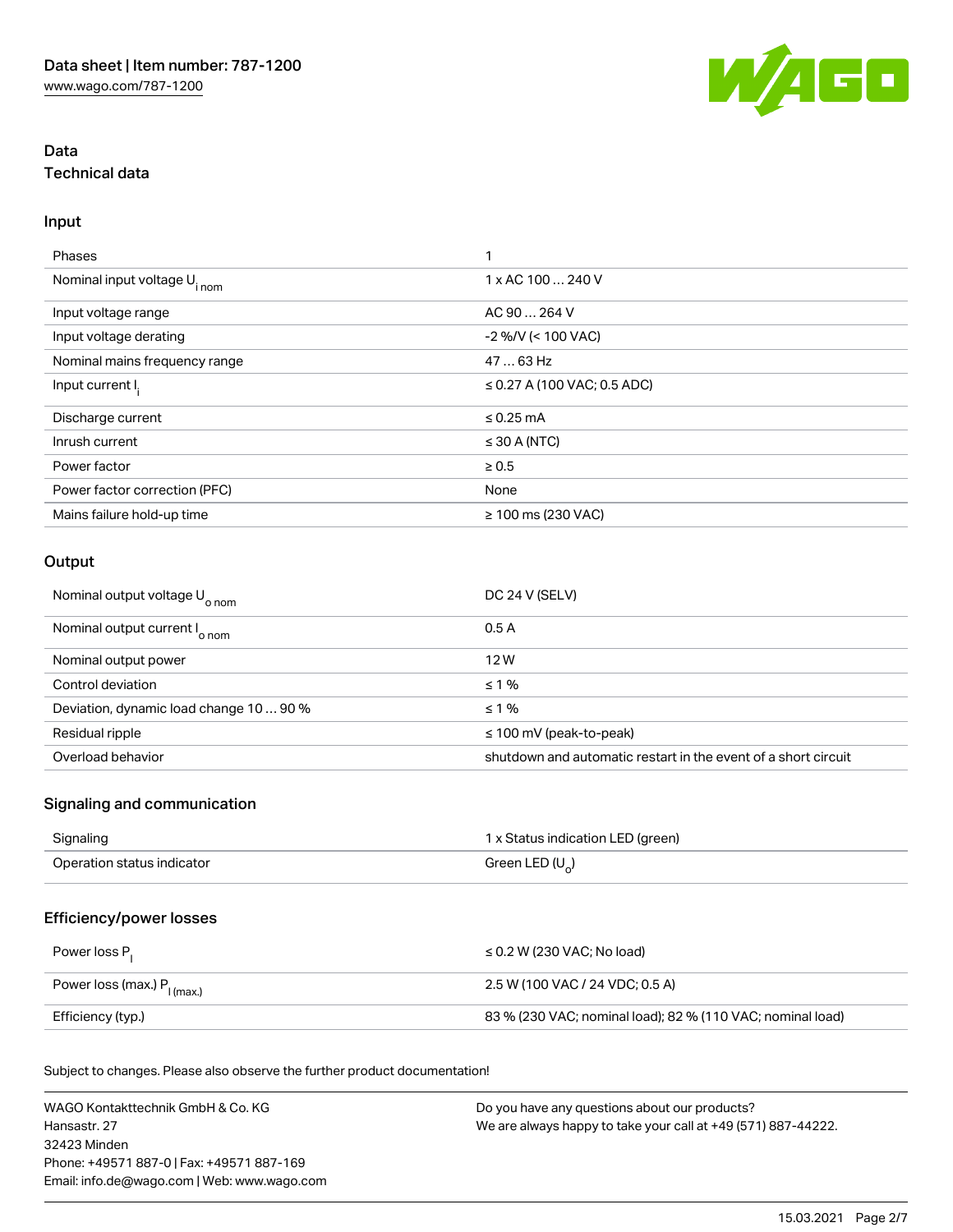[www.wago.com/787-1200](http://www.wago.com/787-1200)



### Circuit protection

| Internal fuse             | T 1 A / 250 VAC                                                               |
|---------------------------|-------------------------------------------------------------------------------|
| Required backup fusing    | An external DC fuse is required for the DC input voltage.                     |
| Recommended backup fusing | Circuit breaker: 6 A (C characteristic), 10 A (B characteristic) or<br>higher |

### Safety and protection

| Isolation voltage (Pri.-Sec.)     | DC 4.242 kV                             |
|-----------------------------------|-----------------------------------------|
| Protection class                  | $\mathsf{I}$                            |
| Protection type                   | IP20 (per EN 60529)                     |
| Resistance to reverse feed        | $\le$ DC 31 V                           |
| Overvoltage category              | Ш                                       |
| Pollution degree                  | $\overline{2}$                          |
| Transient suppression (primary)   | Yes                                     |
| Overvoltage protection; secondary | $\leq$ 31 VDC (in the event of a fault) |
| Short-circuit-protected           | Yes                                     |
| Open-circuit-proof                | Yes                                     |
| Parallel operation                | No                                      |
| Series operation                  | Yes, for 2 devices of the same type     |
| <b>MTBF</b>                       | > 700,000 h (per IEC 61709)             |

#### Connection data

| Connection type (1)       | Input                                       |
|---------------------------|---------------------------------------------|
| Connection technology     | Push-in CAGE CLAMP®                         |
| <b>WAGO Connector</b>     | picoMAX <sup>®</sup> 5.0, WAGO 2092 Series  |
| Solid conductor           | $0.22.5$ mm <sup>2</sup> / 24  12 AWG       |
| Fine-stranded conductor   | $0.22.5$ mm <sup>2</sup> / 24  12 AWG       |
| Strip length              | $910$ mm $/$ 0.35  0.39 inch                |
| Connection type 2         | Output                                      |
| Connection technology 2   | Push-in CAGE CLAMP®                         |
| WAGO Connector 2          | picoMAX <sup>®</sup> 3.5 (WAGO 2091 Series) |
| Solid conductor 2         | $0.21.5$ mm <sup>2</sup> / 24  14 AWG       |
| Fine-stranded conductor 2 | $0.21.5$ mm <sup>2</sup> / 24  14 AWG       |
| Strip length 2            | 89 mm / 0.31  0.35 inch                     |

Subject to changes. Please also observe the further product documentation!

WAGO Kontakttechnik GmbH & Co. KG Hansastr. 27 32423 Minden Phone: +49571 887-0 | Fax: +49571 887-169 Email: info.de@wago.com | Web: www.wago.com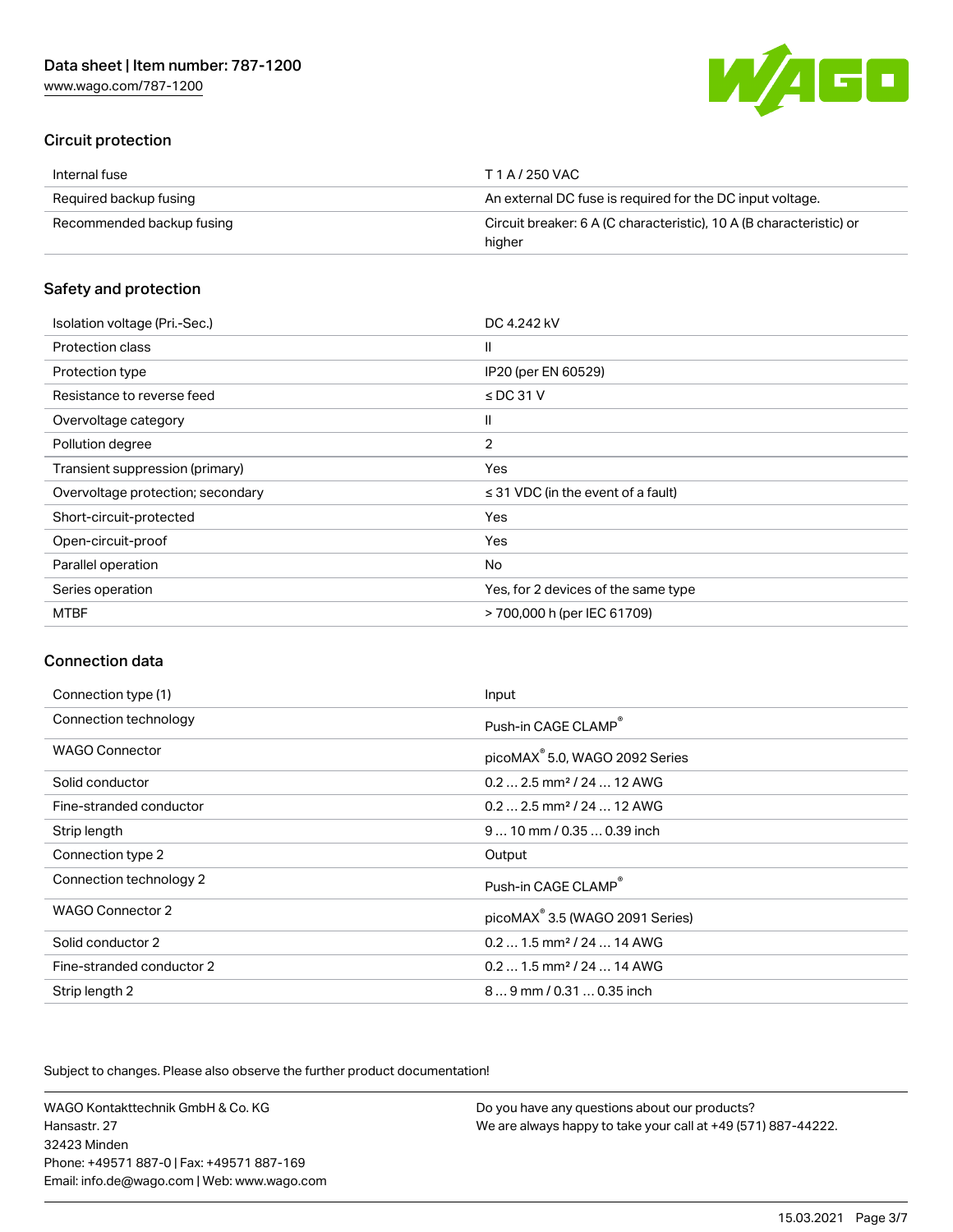

#### Physical data

| Width                             | 18 mm / 0.7 inch     |
|-----------------------------------|----------------------|
| Height                            | 90 mm / 3.543 inch   |
| Depth                             | 55 mm / 2.165 inch   |
| Depth from upper edge of DIN-rail | 52.5 mm / 2.067 inch |

#### Mechanical data

| Mounting type | DIN-35 rail             |
|---------------|-------------------------|
|               | Screw mount (back/side) |

#### Material data

| Flammability class per UL94 | V۶         |
|-----------------------------|------------|
| Fire load                   | $0.067$ MJ |
| Weight                      | 63 g       |

#### Environmental requirements

| Surrounding air temperature (operation) | $-2570 °C$                                      |
|-----------------------------------------|-------------------------------------------------|
| Surrounding air temperature (storage)   | -40  85 °C                                      |
| Relative humidity                       | 2090% (no condensation permissible)             |
| Derating                                | $-2.6$ %/K (> 55 °C)                            |
| Pollution degree                        |                                                 |
| Climatic category                       | 3K3 (per EN 60721; except for low air pressure) |

#### Standards and specifications

| Conformity marking       |                                                    |
|--------------------------|----------------------------------------------------|
| Standards/Specifications | EN 61204-3; EN 60335-1; EN 62368; UL 62368; UL 508 |

### Commercial data

| Packaging type        | <b>BOX</b>    |
|-----------------------|---------------|
| Country of origin     | <b>CN</b>     |
| <b>GTIN</b>           | 4055143812184 |
| Customs tariff number | 85044082900   |

## Approvals / Certificates

#### UL-Approvals

Subject to changes. Please also observe the further product documentation!

WAGO Kontakttechnik GmbH & Co. KG Hansastr. 27 32423 Minden Phone: +49571 887-0 | Fax: +49571 887-169 Email: info.de@wago.com | Web: www.wago.com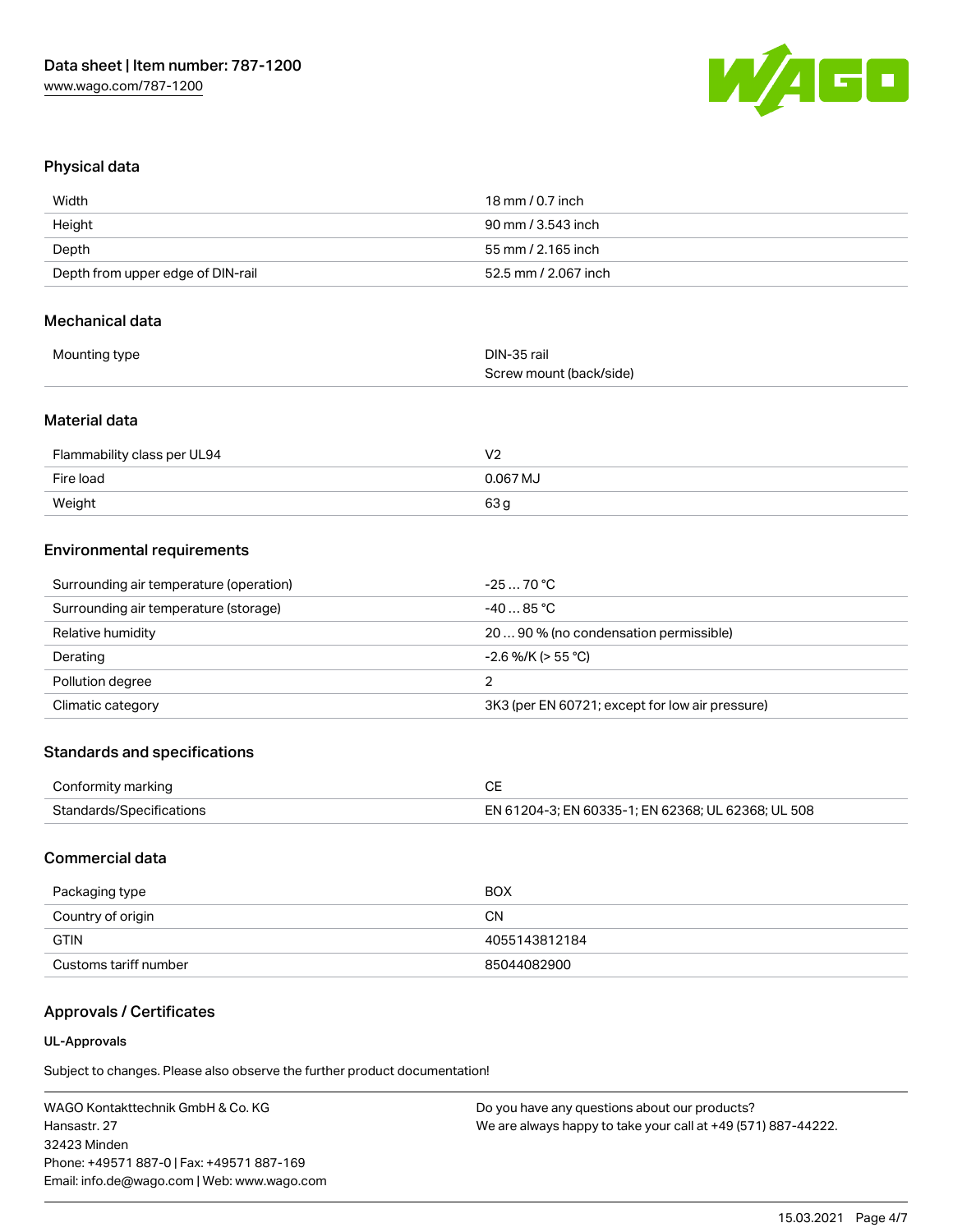

| Logo | Approval                                    | <b>Additional Approval Text</b> | Certificate<br>name |
|------|---------------------------------------------|---------------------------------|---------------------|
|      | UL<br>Underwriters Laboratories Inc.        | <b>UL 508</b>                   | E255817             |
| ov.  | <b>UR</b><br>Underwriters Laboratories Inc. | UL 62368-1                      | E255815             |

### Compatible products

## ferrule

32423 Minden

Phone: +49571 887-0 | Fax: +49571 887-169 Email: info.de@wago.com | Web: www.wago.com

|                                   | Item no.: 216-201<br>Ferrule; Sleeve for 0.5 mm <sup>2</sup> / 20 AWG; insulated; electro-tin plated; white |                                                                                      |                                                               | www.wago.com/216-201 |  |  |
|-----------------------------------|-------------------------------------------------------------------------------------------------------------|--------------------------------------------------------------------------------------|---------------------------------------------------------------|----------------------|--|--|
|                                   | Item no.: 216-202                                                                                           |                                                                                      |                                                               |                      |  |  |
|                                   | Ferrule; Sleeve for 0.75 mm <sup>2</sup> / 18 AWG; insulated; electro-tin plated; gray                      |                                                                                      |                                                               | www.wago.com/216-202 |  |  |
|                                   | Item no.: 216-203                                                                                           |                                                                                      |                                                               | www.wago.com/216-203 |  |  |
|                                   | Ferrule; Sleeve for 1 mm <sup>2</sup> / AWG 18; insulated; electro-tin plated; red                          |                                                                                      |                                                               |                      |  |  |
|                                   | Item no.: 216-204                                                                                           |                                                                                      |                                                               |                      |  |  |
|                                   | Ferrule; Sleeve for 1.5 mm <sup>2</sup> / AWG 16; insulated; electro-tin plated; black                      |                                                                                      |                                                               | www.wago.com/216-204 |  |  |
|                                   | Item no.: 216-301                                                                                           |                                                                                      |                                                               |                      |  |  |
|                                   | Ferrule; Sleeve for 0.25 mm <sup>2</sup> / AWG 24; insulated; electro-tin plated; yellow                    |                                                                                      |                                                               | www.wago.com/216-301 |  |  |
|                                   | Item no.: 216-302                                                                                           |                                                                                      |                                                               |                      |  |  |
|                                   | Ferrule; Sleeve for 0.34 mm <sup>2</sup> / 22 AWG; insulated; electro-tin plated; green                     |                                                                                      |                                                               | www.wago.com/216-302 |  |  |
| tools                             |                                                                                                             |                                                                                      |                                                               |                      |  |  |
|                                   | Item no.: 2092-1630<br>Unlocking tool; orange                                                               |                                                                                      | www.wago.com/2092-1630                                        |                      |  |  |
|                                   |                                                                                                             |                                                                                      |                                                               |                      |  |  |
|                                   | Item no.: 210-720                                                                                           |                                                                                      |                                                               |                      |  |  |
|                                   |                                                                                                             | Operating tool; Blade: 3.5 x 0.5 mm; with a partially insulated shaft; multicoloured |                                                               | www.wago.com/210-720 |  |  |
|                                   | Item no.: 210-769                                                                                           |                                                                                      |                                                               |                      |  |  |
|                                   | SCREWDRIVER; green                                                                                          |                                                                                      | www.wago.com/210-769                                          |                      |  |  |
| <b>Downloads</b>                  |                                                                                                             |                                                                                      |                                                               |                      |  |  |
|                                   | <b>Documentation</b>                                                                                        |                                                                                      |                                                               |                      |  |  |
| Manual                            |                                                                                                             |                                                                                      |                                                               |                      |  |  |
| Power Supply 24 V                 |                                                                                                             | $V$ 1.0.0                                                                            | pdf                                                           | Download             |  |  |
|                                   | Subject to changes. Please also observe the further product documentation!                                  |                                                                                      |                                                               |                      |  |  |
| WAGO Kontakttechnik GmbH & Co. KG |                                                                                                             |                                                                                      | Do you have any questions about our products?                 |                      |  |  |
| Hansastr. 27                      |                                                                                                             |                                                                                      | We are always happy to take your call at +49 (571) 887-44222. |                      |  |  |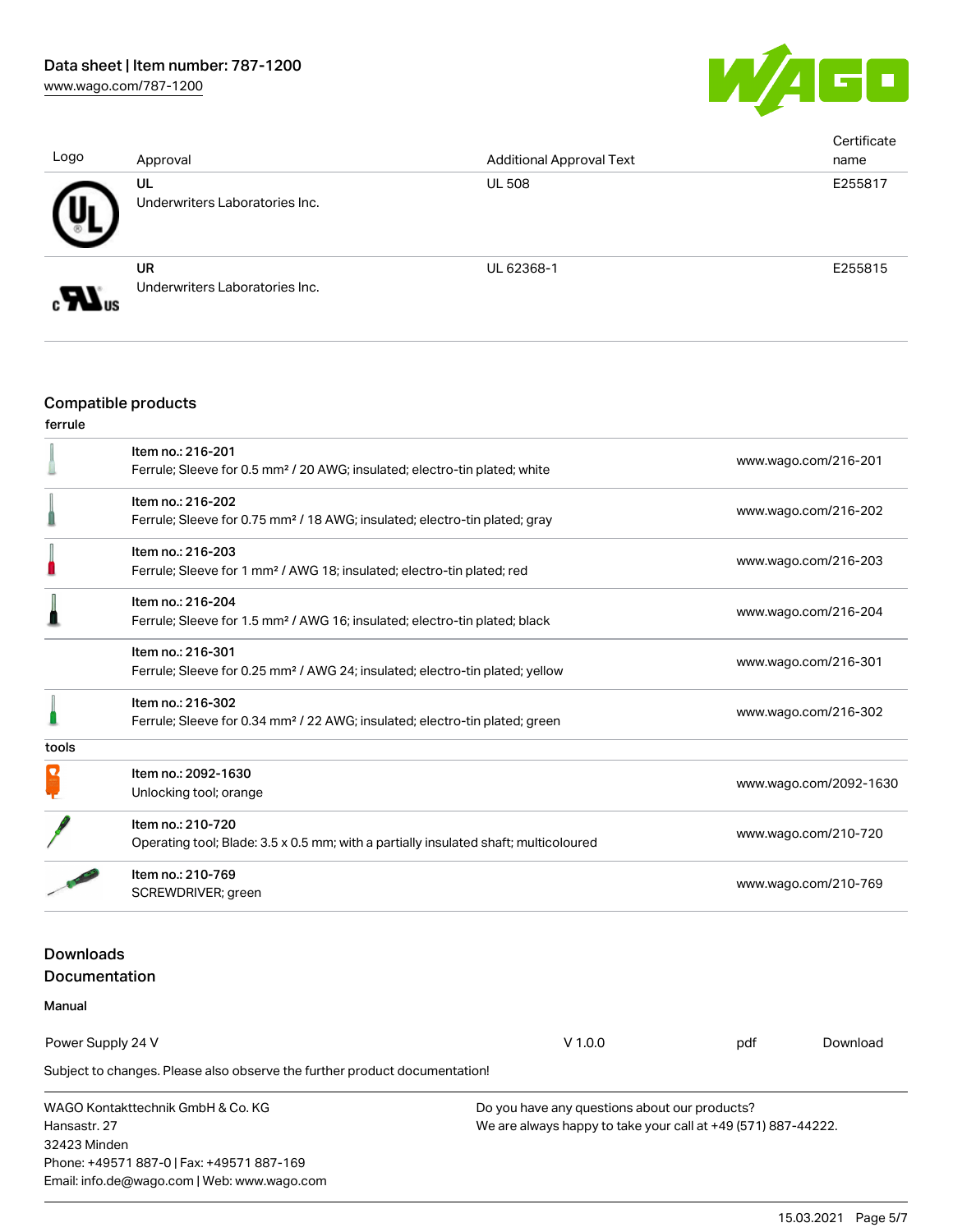

|                                                          |                        | 1.2 MB          |          |
|----------------------------------------------------------|------------------------|-----------------|----------|
| <b>COMPACT Power</b><br>DC 24 V, 0.5 A                   | $V$ 1.0.0<br>29.1.2019 | pdf<br>1.2 MB   | Download |
| <b>Bid Text</b>                                          |                        |                 |          |
| 787-1200                                                 | 12.6.2019              | docx            | Download |
| docx - Datei                                             |                        | 20.8 kB         |          |
| 787-1200                                                 | 24.6.2019              | xml             | Download |
| X81 - Datei                                              |                        | 7.2 kB          |          |
| <b>Instruction Leaflet</b>                               |                        |                 |          |
| Primär getaktete Stromversorgungen COMPACT Power         | V 2.0.0                | pdf             | Download |
| DC 24 V, 0,5 A                                           | 20.11.2020             | 2.4 MB          |          |
| <b>Additional Information</b>                            |                        |                 |          |
| Disposal; Electrical and electronic equipment, Packaging | $V$ 1.0.0              | pdf<br>265.8 kB | Download |
| CAD/CAE-Data                                             |                        |                 |          |
| <b>CAE</b> data                                          |                        |                 |          |
| ZUKEN Portal 787-1200                                    |                        | <b>URL</b>      | Download |
| EPLAN Data Portal 787-1200                               |                        | <b>URL</b>      | Download |
| CAD data                                                 |                        |                 |          |
| 2D/3D Models 787-1200                                    |                        | <b>URL</b>      | Download |
|                                                          |                        |                 |          |

#### Environmental Product Compliance

## Compliance Search Environmental Product Compliance 787-1200 Switched-mode power supply; Compact; 1-phase; 24 VDC output voltage; 0.5 A output current; DC-OK LED; - URL [Download](https://www.wago.com/global/d/ComplianceLinkMediaContainer_787-1200)

Subject to changes. Please also observe the further product documentation!

WAGO Kontakttechnik GmbH & Co. KG Hansastr. 27 32423 Minden Phone: +49571 887-0 | Fax: +49571 887-169 Email: info.de@wago.com | Web: www.wago.com